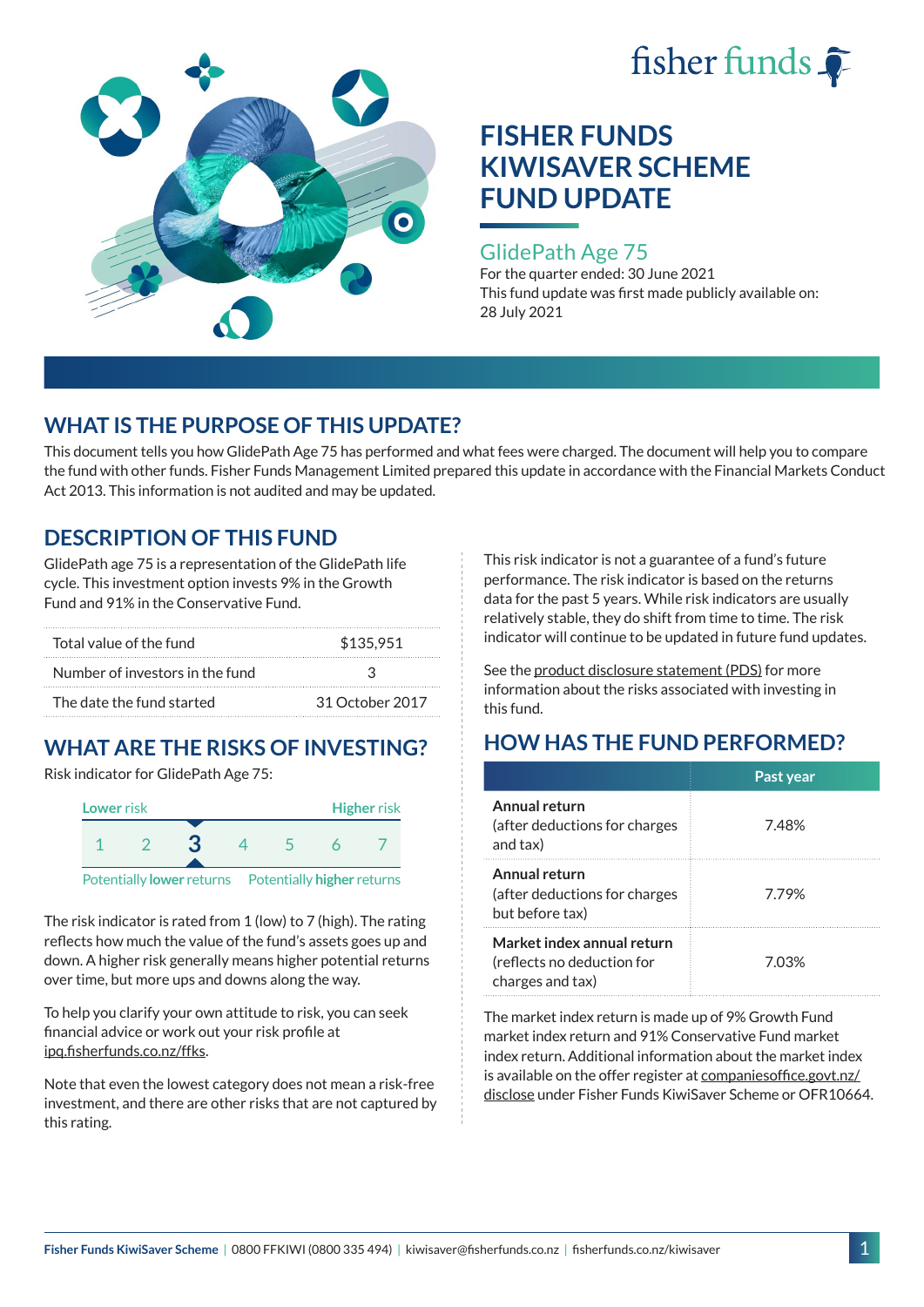# **ANNUAL RETURN GRAPH**



This shows the return after fund charges and tax for each year ending 31 March since the fund started. The last bar shows the average annual return since the fund started, up to 30 June 2021.

**Important:** This does not tell you how the fund will perform in the future.

Returns in this update are after tax at the highest prescribed investor rate (PIR) of tax for an individual New Zealand resident. Your tax may be lower. The market index return reflects no deduction for charges and tax.

### **WHAT FEES ARE INVESTORS CHARGED?**

Investors in GlidePath Age 75 are charged fund charges that include GST. In the year to 31 March 2021 these were:

|                                                | % of net asset value   |  |
|------------------------------------------------|------------------------|--|
| <b>Total fund charges</b>                      | 1.07%                  |  |
| Which are made up of:                          |                        |  |
| Total management and<br>administration charges | 0.94%                  |  |
| Including:                                     |                        |  |
| Manager's basic fee                            | 0.86%                  |  |
| Other management and<br>administration charges | 0.08%                  |  |
| Total performance-based fees <sup>1</sup>      | 0.13%                  |  |
| Other charges:                                 | \$ amount per investor |  |
| Annual account fee                             |                        |  |

Small differences in fees and charges can have a big impact on your investment over the long term.

## **EXAMPLE OF HOW THIS APPLIES TO AN INVESTOR**

Sarah had \$10,000 in the fund at the start of the year and did not make any further contributions. At the end of the year, Sarah received a return after fund charges were deducted of \$748 (that is 7.48% of her initial \$10,000). Sarah also paid \$23.40 in other charges. This gives Sarah a total return after tax of \$724.60 for the year.

# **WHAT DOES THE FUND INVEST IN?**

#### **Actual investment mix**

This shows the types of assets that the fund invests in.



### **Target investment mix**

This shows the mix of assets that the fund generally intends to invest in.